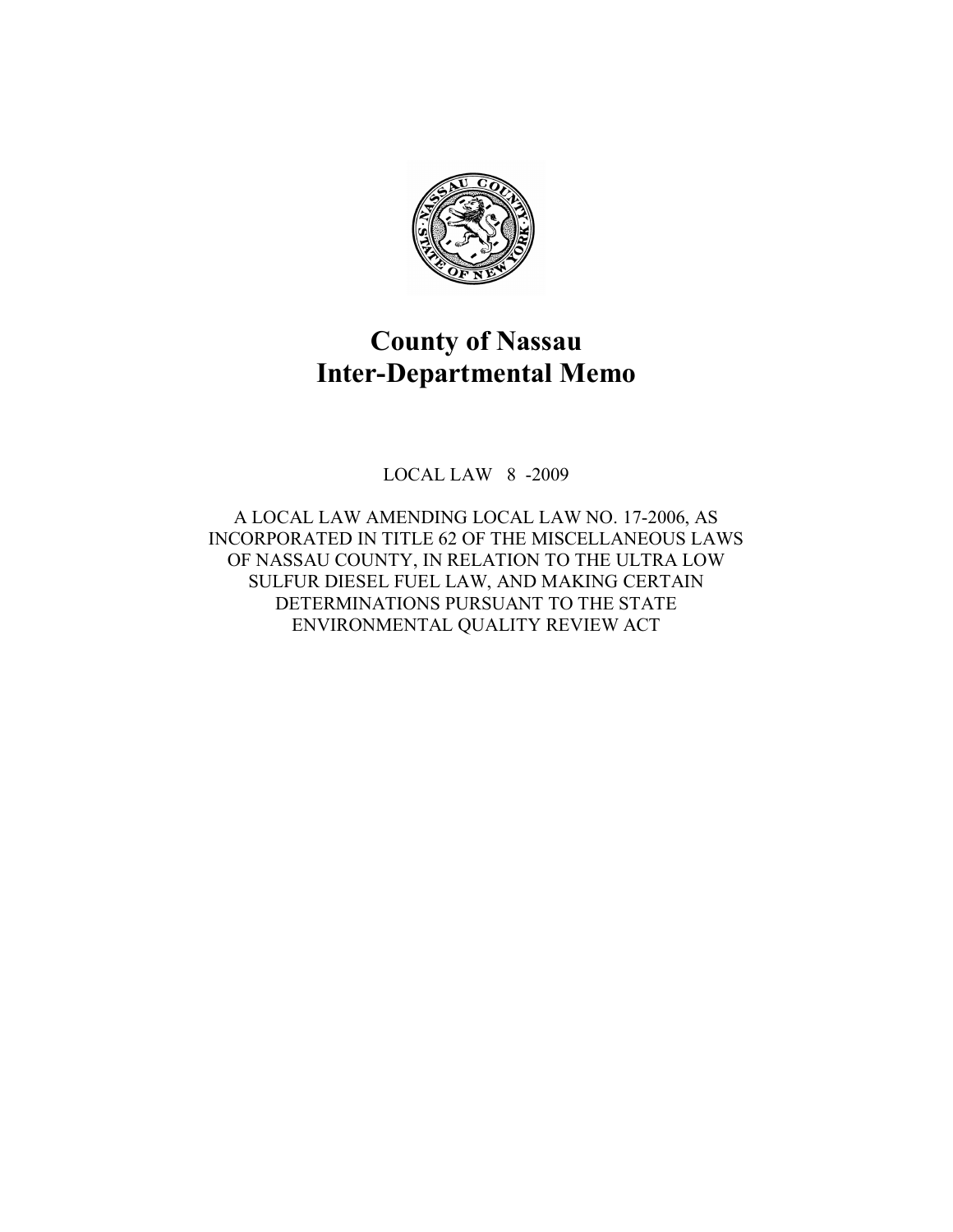## LOCAL LAW  $8 -2009$

## A LOCAL LAW AMENDING LOCAL LAW NO. 172006, AS INCORPORATED IN TITLE 62 OF THE MISCELLANEOUS LAWS OF NASSAU COUNTY, IN RELATION TO THE ULTRA LOW SULFUR DIESEL FUEL LAW, AND MAKING CERTAIN DETERMINATIONS PURSUANT TO THE STATE ENVIRONMENTAL QUALITY REVIEW ACT

BE IT ENACTED, by the County Legislature of the County of Nassau, as follows:

Section 1. Section 3(b) of Local Law No. 17-2006, as incorporated in Title 62 of the Miscellaneous Laws of Nassau County, is amended to read as follows:

b. All on-road diesel vehicles and non-road diesel vehicles owned, leased, or operated by the County, and all such vehicles used by a County contractor to do County work and have a gross vehicle weight rating of more than eight thousand five hundred pounds shall utilize the best available retrofit technology or be equipped with an engine certified to the applicable two thousand seven EPA standard for particulate matter as set forth in section  $86.007-11$  of title forty of the code of federal regulations or to any subsequent EPA standard for such pollutant that is at least as stringent by January 1, 2015.

§ 2. SEQRA Determination. It is hereby determined, based on the recommendation of the Nassau County Planning Commission acting in an advisory